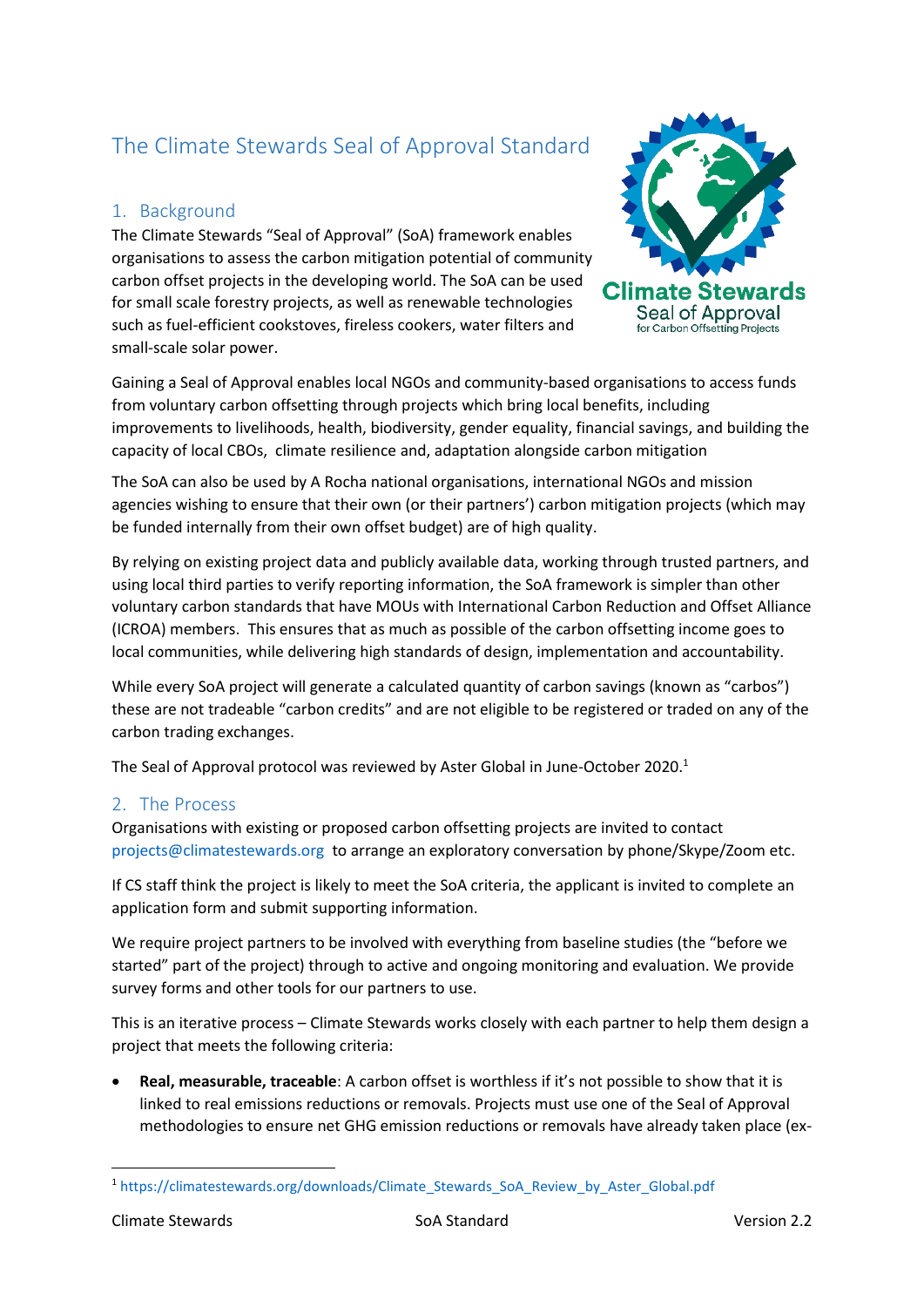post) or are only forecast for a limited number of years (ex-ante) as agreed in advance with Climate Stewards, and are measurable.

- **Counted only once:** Credits can be used only once for claims to offset GHG emissions. Each tonne of  $CO<sub>2</sub>e$  (carbo) is recorded on a central database maintained by Climate Stewards to ensure no double counting.
- **Permanent**: Permanence is about minimising the chance of reversals sequestered carbon being re-released, or emissions increasing after the adoption of a new technology. Forestry projects shall be designed to minimise the risk of unforeseen events such as fire, disease, felling for development, etc. An **insurance buffer** is calculated based on a Climate Stewards risk assessment carried out in conjunction with the partner, to insure against such events and tracked to ensure this is sufficient. For forestry projects, the life or duration will be limited to a maximum of 15 years to reduce risk.

Working with the project partner, we ensure that the budget covers all project costs including appropriate support throughout the project term. This could include, for example, providing training, resources and an allowance to pay community-based 'buddies' to support their neighbours in using water filters or cookstoves, thus maximising their long-term effectiveness and benefits.

- **No leakage**: Projects shall be carefully planned in consultation with the local community to ensure that emission reductions in one area don't cause an increase in emissions outside the project boundary e.g. cutting trees elsewhere to make up for land lost due to afforestation. Control of leakage is limited to reasonable project developer due diligence.
- **Accuracy**: Projects must take every effort to accurately record baseline and monitoring measurements and data as required by Climate Stewards. For each type of offset project, we have developed a methodology to calculate anticipated emissions reductions and removals, and to verify them as the project goes forward. All of our methodologies are based on publicly available information and data (for example, Defra and IPCC emissions factors, carbon intensity of local grid electricity, carbon sequestration and mitigation rates from differing activities and technologies, etc.). We make these methodologies available on our website so that others can check our figures, understand our calculations, and see how we got the results we are claiming for each project.
- **Conservative**: Projects must use conservative assumptions, values and procedures (based on publicly available data and standards) to ensure emissions reductions are not overstated. For exante carbos, risk of delivery is mitigated via protections (insurance buffers, governance documents, community engagement and payment for performance).
- **Additional:** See Appendix 3 for details of how additionality is determined for projects.
- There shall be robust and transparent mechanisms for **monitoring, reporting** and **evaluation**
- Applications shall demonstrate **clear, traceable project ownership** and **strong, long-term partnership agreements** with local communities and other stakeholders.
- **Financial and environmental sustainability**: proposals shall elaborate a plan for mid- to longterm stability of the intervention (including the time after the project is completed).
- Projects must include **multiple co-benefits beyond offsetting GHGs**, such as climate resilience and adaptation, improving local livelihoods, biodiversity, gender equality, building the capacity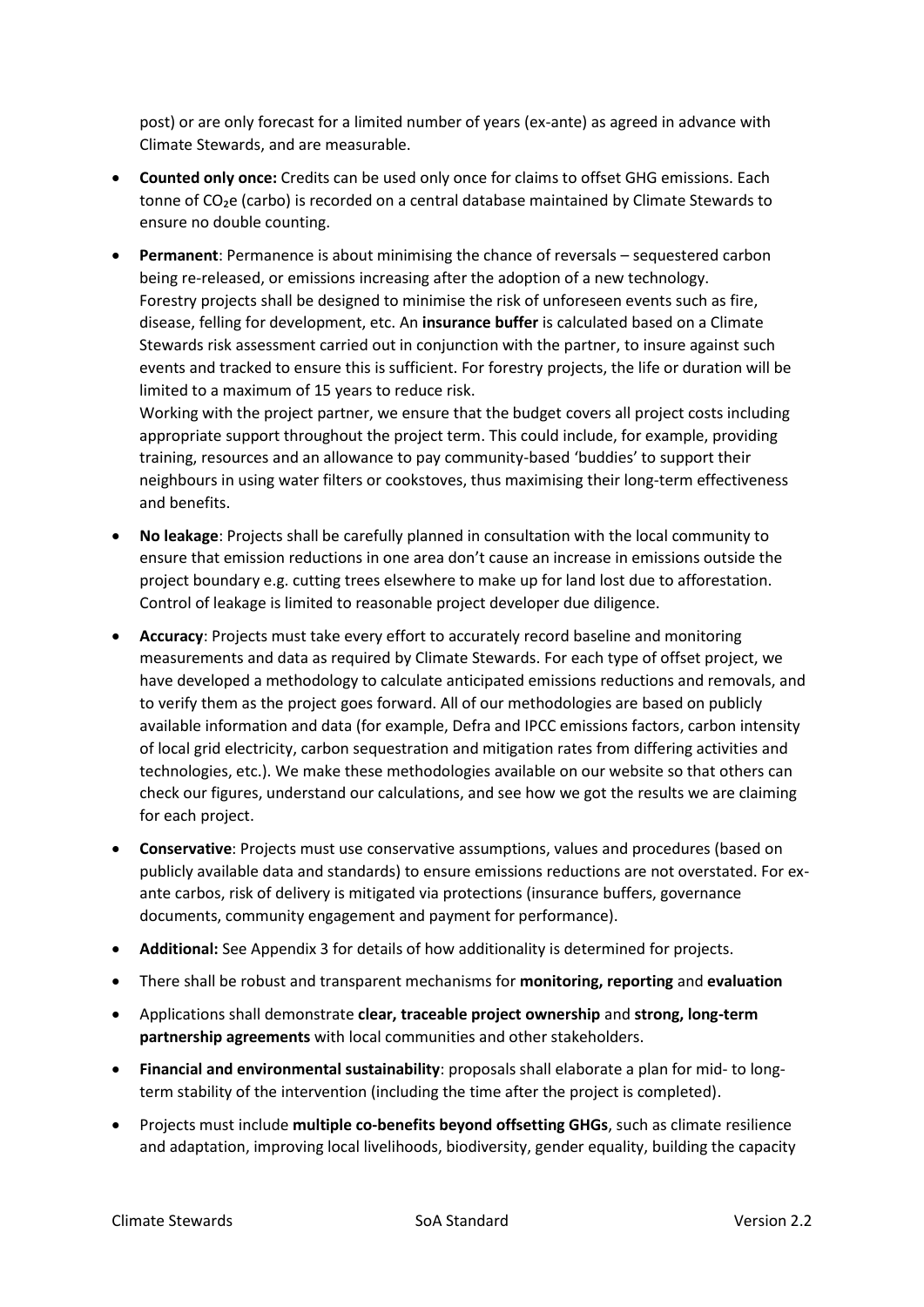of local CBOs, education and further education. These must be set out in the application, and monitored regularly.

- Projects must **do no harm**: there should be no unintentional negative ecological or social impacts due to the intervention(s)/investment(s).
- Projects must include **fairness in distribution of benefits and opportunities**, equal chances and substantive equality as well as prohibition of unfair distinction based on sex, age, national or ethnic origin, language, religion, sexual orientation and disability.

## 3. The Seal of Approval Licence

If a project meets the SoA criteria, Climate Stewards will award a Seal of Approval Licence detailing the data on which the SoA calculations are based, and the tonnes of  $CO<sub>2</sub>$  ("carbos") which are expected to be mitigated by the project over its lifetime. By using 'ex ante' calculations, projects with no other sources of funding are able to finance the up-font costs of development.

A Seal of Approval Licence is valid for one year and will be renewed annually on the basis of project monitoring reports from the previous year.

Projects pay an initial fee to cover the cost of analysing the baseline and monitoring data, supporting the partner organisation to amend the project where necessary, and issuing the SoA. They also pay an annual fee to cover verification of reporting data and issuing of the annual licence.

Holders of a SoA may display the SoA logo on their project web page and other publicity material, and link to the relevant SoA licence for the period for which it is valid.

Climate Stewards may choose to support a SoA project by purchasing carbos to include in our portfolio of projects supported.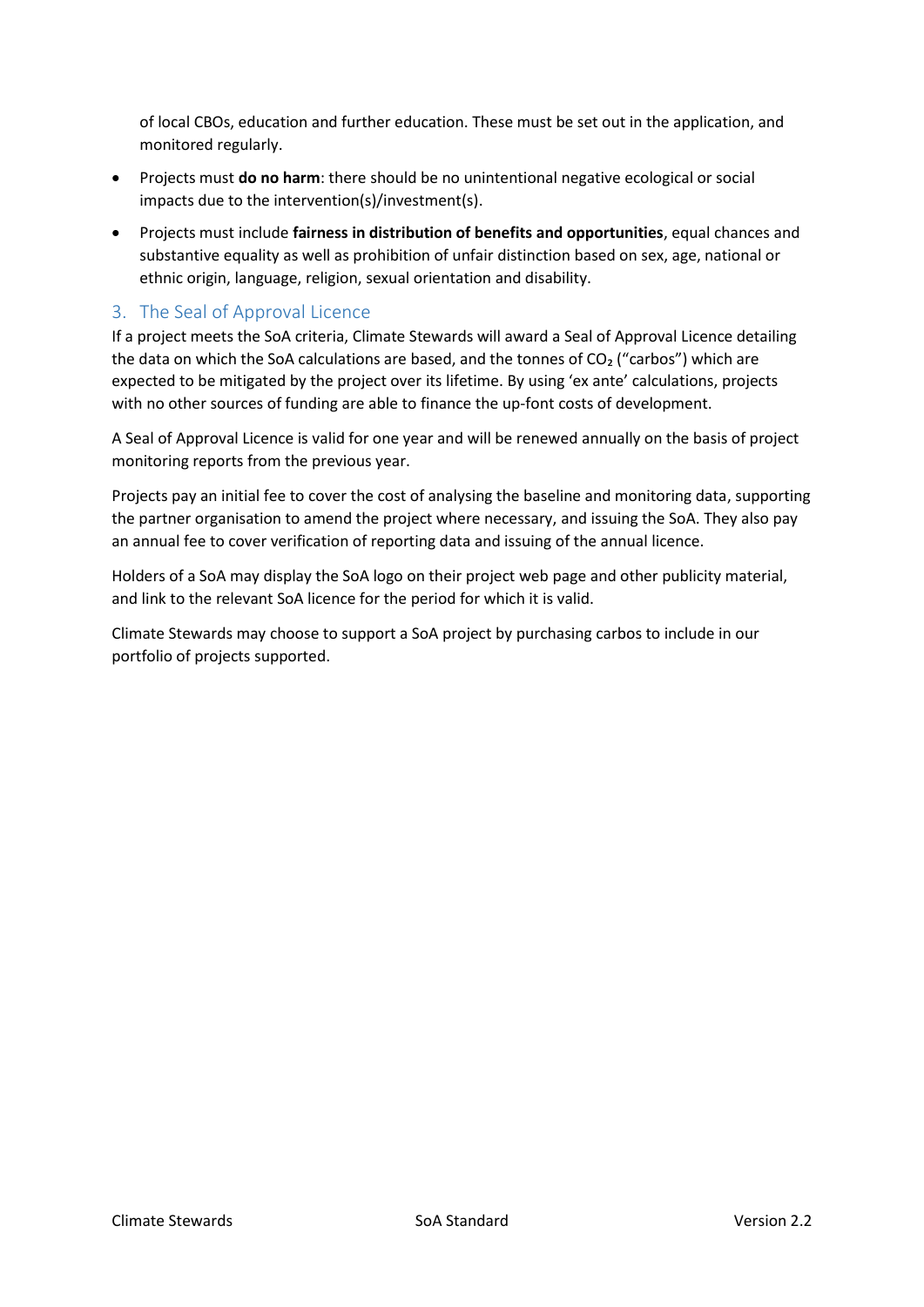# Appendix 1: Definitions

- **Carbo:** One tonne of CO<sub>2</sub>e which has been mitigated through the project
- **Carbon offsetting income:** Income received by the project from the sale of carbos. This income pays for all budgeted project costs over the life of the project, including costs associated with incentive (PES) schemes and community benefits.
- **CO₂e:** a unit used to compare the emissions from various greenhouse gases on the basis of their global-warming potential (GWP), by converting amounts of other gases to the equivalent amount of carbon dioxide with the same global warming potential.
- **Distribution of benefits:** these may include Payments for Ecosystem Services, NTFPs, and the benefits delivered by the project technology.
- **Fair:** projects must be designed to give fair access to all in the community to participate, and fair distribution of benefits to project participants.
- **Greenhouse gases (GHGs):** manmade and natural gases which absorb and emit infrared radiation, causing the greenhouse effect. These include water vapour (H<sub>2</sub>O), carbon dioxide  $(CO<sub>2</sub>)$ , nitrous oxide (N<sub>2</sub>O), methane (CH<sub>4</sub>) and ozone (O<sub>3</sub>) as well as very small amounts of hydrofluorocarbons (HFCs) and perfluorocarbons (PFCs).
- **Insurance buffer:** a percentage of a carbon removal or reduction estimate that is recorded and set aside to allow for risks associated with the particular project. The buffer will not be included in stocks of carbos.
- **Local third parties:** Local or national NGOs or Churches known to Climate Stewards or our partners.
- **Non-timber forest products (NTFP):** These are products other than timber that is naturally produced in forests and can be harvested for human use without cutting down trees, for example nuts, berries, mushrooms and seeds, or non-food items such as oils, perfumes and medicinal plants.
- **Payments for Ecosystem Services (PES):** in some cases is it appropriate to pay farmers or other project participants for their role in planting and caring for permanent trees. Payments are made on completion of surveys of tree growth rates at fixed intervals over the life of the project.
- **Project term:** the budgeted life of the project this varies according to technology and partner, based on baseline and monitoring data supplied at start of project, and modified if necessary.
- **Publicly available data:** published data from reliable sources.
- **Seal of Approval methodology:** assumptions, calculations and process for measuring carbon emissions reduction and removals from projects.
- **Trusted partners:** Community-based organisations (CBOs) linked to recognised NGOs or churchbased organisations with whom Climate Stewards has a relationship.